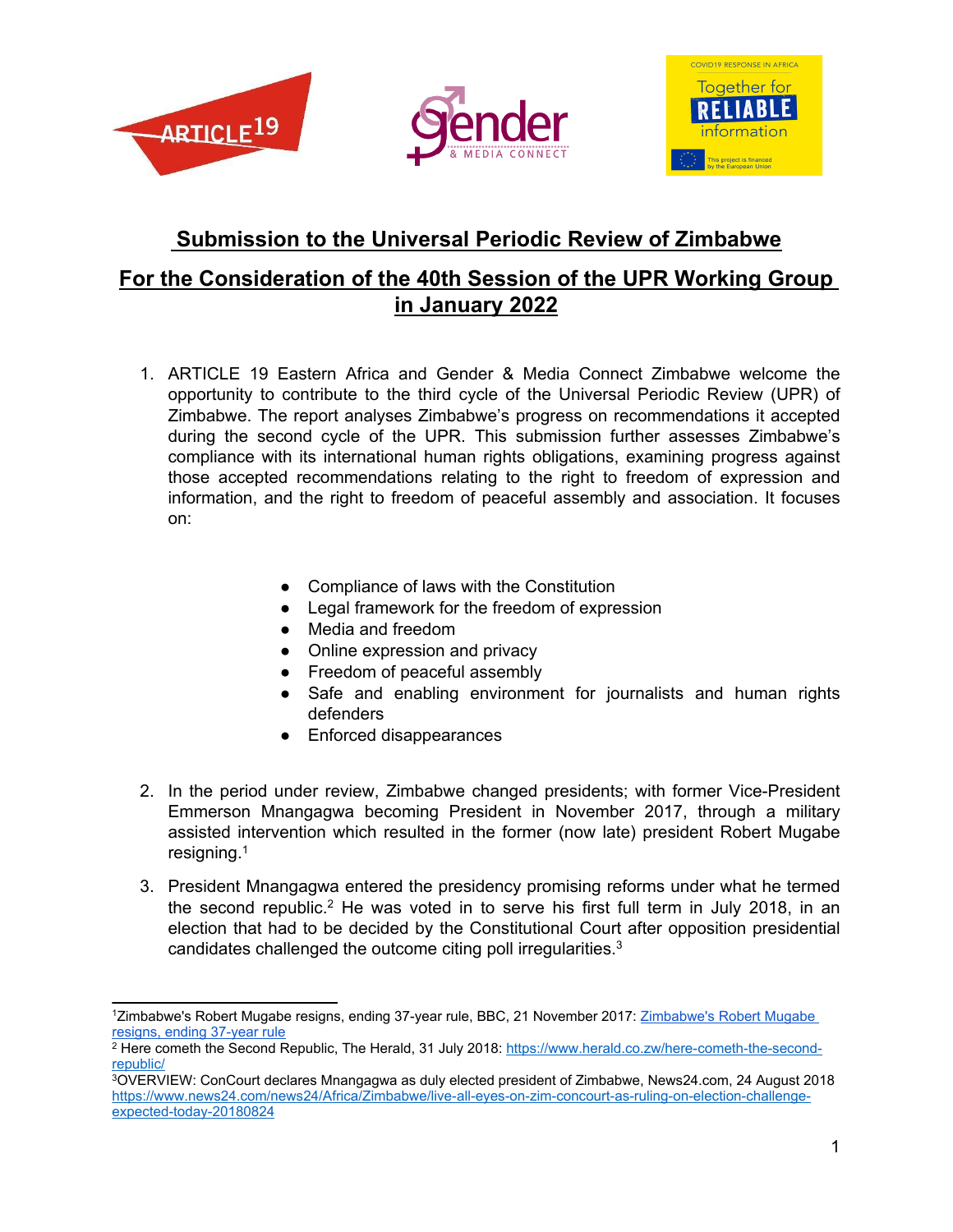- 4. The 2018 post-election period was marred with violence with the security forces using <sup>a</sup> disproportionate amount of force, firing live ammunition at protesters on 1 August which left 6 dead. 4 The capital city was once again marred by protests in mid-January 2019 leaving scores injured. 5
- 5. Zimbabwe is currently in <sup>a</sup> constitutional crisis which is playing out in the courts following the passing of Constitutional Amendment 2. Of note are two challenges: the constitutionality of the extension of the term of the Chief Justice, 6 and the constitutionality of the amendment in its totality. $^7$
- 6. The period under review has been fraught with harassment, abductions and incarceration of journalists, opposition politicians and human rights defenders, which has been further compounded by the COVID-19 outbreak. $^8$

# **Compliance of laws with the Constitution**

- 7. During its second UPR, Zimbabwe supported 12 recommendations to align domestic laws with its Constitution.<sup>9</sup>
- 8. As of March 2020, the government of Zimbabwe reported that at least 144 out of the 183 laws that needed to be aligned to the Constitution and international standards, as identified by the Ministry of Justice, Legal and Parliamentary Affairs, had been amended with efforts underway to work on the remainder. 19 statutes were identified as needing to be enacted by the Ministry and by March 2020, 14 had either been enacted or had Bills undergoing Parliamentary process.<sup>10</sup>
- 9. A number of these laws that have either been enacted or had bills gazetted as part of the harmonisation and compliance process are instrumental in the attainment of freedom of expression, media freedom and the right to peaceful demonstration and assembly such as the Freedom to Information Act, the Maintenance of Peace and Order Act and the Cyber Security and Data Protection Bill.
- 10. **Recommendations:**
	- **●** Implement the 2013 Constitution by speedily aligning all the remaining domestic laws with the Constitution and refrain from constitutional amendments that reverse the gains of the Constitution.

5 Zimbabwe: Excessive Force Used against Protesters, Human Rights Watch, 12 March 2019: <https://www.hrw.org/news/2019/03/12/zimbabwe-excessive-force-used-against-protesters> 6 Zimbabwe court orders chief justice to retire in blow for Mnangagwa, Africa News,16 May 2021

<sup>9</sup> Ghana (131.3); Australia (131.5); Islamic Republic of Iran (131.6); Germany (131.7); Congo (131.8); Uganda

<sup>4</sup> Zimbabwe: At Least 6 Dead in Post-Election Violence, Human Rights Watch, 3 August 2018: <https://www.hrw.org/news/2018/08/03/zimbabwe-least-6-dead-post-election-violence>

<https://www.africanews.com/2021/05/16/zimbabwe-court-orders-chief-justice-to-retire-in-blow-for-mnangagwa//> <sup>7</sup> Biti Sues ED, Parly Over Breach of Constitution, 263Chat, 14 May 2021: [https://www.263chat.com/biti-sues-ed](https://www.263chat.com/biti-sues-ed-parly-over-breach-of-constitution/)[parly-over-breach-of-constitution/](https://www.263chat.com/biti-sues-ed-parly-over-breach-of-constitution/)

<sup>8</sup> <https://news.un.org/en/story/2020/07/1069011>

<sup>(131.10);</sup> Egypt (131.11); Thailand (131.12); Togo (131.13); France (131.14); Czechia (131.15); the Netherlands (131.19).

<sup>10</sup> <https://allafrica.com/stories/202003110947.html>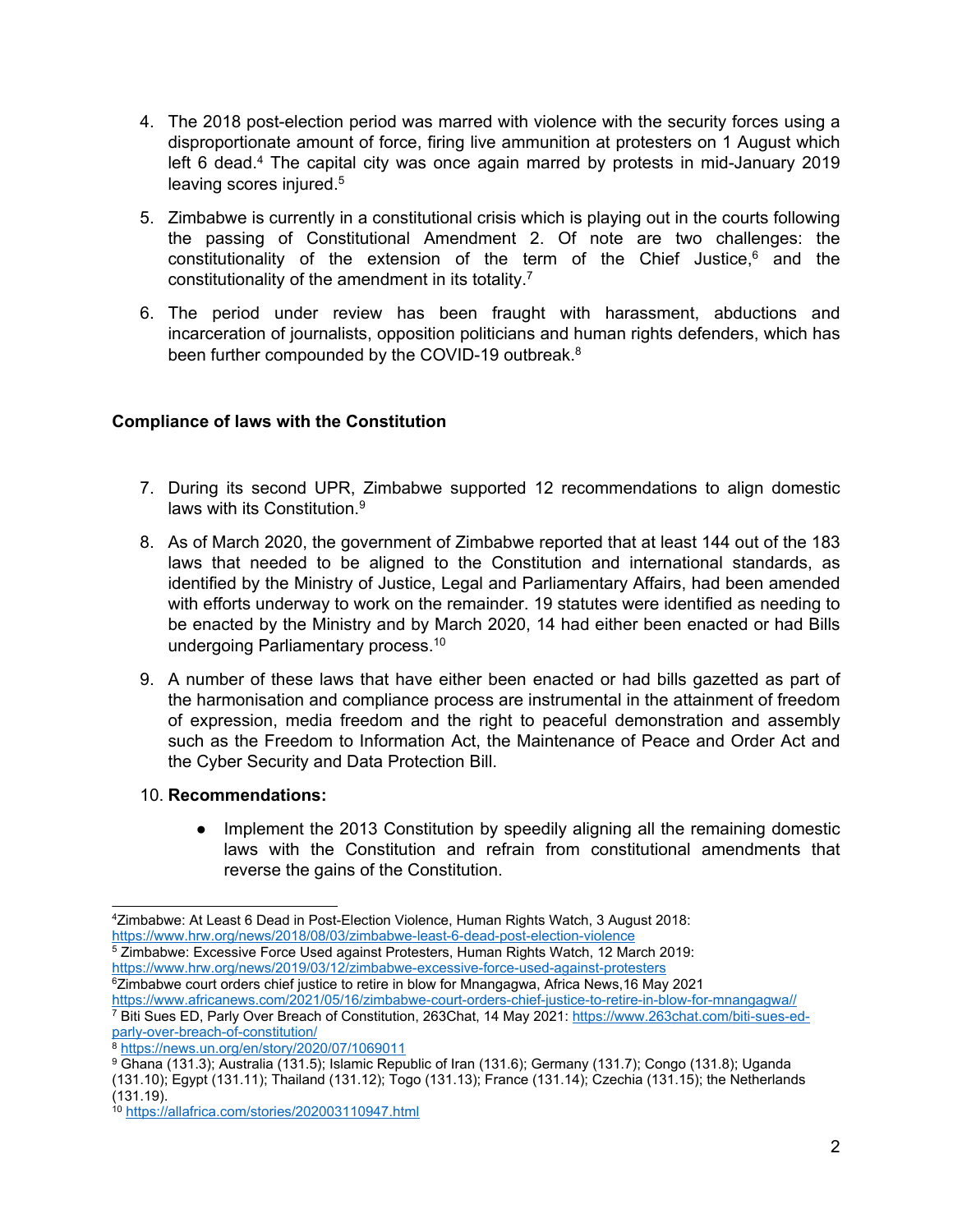### **Legal framework for the freedom of expression**

- 11. During the previous cycle, Zimbabwe accepted general recommendations on aligning domestic laws on freedom of expression with the 2013 Constitution. <sup>11</sup> However, it noted five more specific recommendations to amend or repeal certain pieces of legislation, including the Criminal Law (Codification and Reform) Act, Access to Information and Protection of Privacy Act and the Public Order and Security Act. 12
- 12. Section 61 of the Constitution guarantees the right to freedom of expression, including the freedom to seek, receive and communicate ideas and other information; academic freedom; freedom of artistic expression and scientific research and creativity.<sup>13</sup> It also provides for the freedom of the media, including for broadcast and other electronic media, subject to State licensing procedures, as well as protection of the confidentiality of journalists' sources of information.
- 13. Constitutionally, freedom of expression may be limited in instances where there is malicious injury to <sup>a</sup> person's reputation or dignity; incitement to violence; advocacy of hatred or hate speech and malicious or unwarranted breach of <sup>a</sup> person's right to privacy. Under Section 86 (Limitation of Rights and Freedoms), these rights and freedoms are limited only in 'terms of <sup>a</sup> law of general application and to the extent that the limitation is fair, reasonable, necessary and justifiable in <sup>a</sup> democratic society based on openness, justice, human dignity, equality and freedom, taking into account all relevant factors'.
- 14. Nonetheless, there is absence of statutory laws that give effect to the relevant constitutional provisions, while other laws continue to directly undermine the right to freedom of expression.

# *Criminal Law (Codification and Reform) Act*

- 15. The Criminal Law (Codification and Reform) Act is one of the notorious pieces of legacy legislation that have defined the repressive nature of the Zimbabwean state with regards to freedom of expression for the better part of the last two decades. As aforementioned, Zimbabwe noted one recommendation to amend this law during the previous cycle.<sup>14</sup>
- 16. Under Section 31, it is <sup>a</sup> serious crime to "publish or communicate to any other person <sup>a</sup> statement which is wholly or materially false" that is prejudicial to the State. <sup>15</sup> Such an offence attracts <sup>a</sup> fine of up to level fourteen, which is currently ZWL 1,600,000 (about USD 18,824) or up to 20 years' imprisonment. Statements that are prejudicial to the State include "inciting or promoting public disorder or public violence or endangering

<sup>11</sup> For example, the Netherlands (131.19).

<sup>12</sup> Sweden (132.62); New Zealand (132.90); Norway (132.63); United Kingdom (132.64); Australia (132.66).

<sup>&</sup>lt;sup>13</sup> [https://www.constituteproject.org/constitution/Zimbabwe\\_2013.pdf](https://www.constituteproject.org/constitution/Zimbabwe_2013.pdf)

<sup>14</sup> New Zealand (132.90).

<sup>15</sup> <https://www.veritaszim.net/node/225>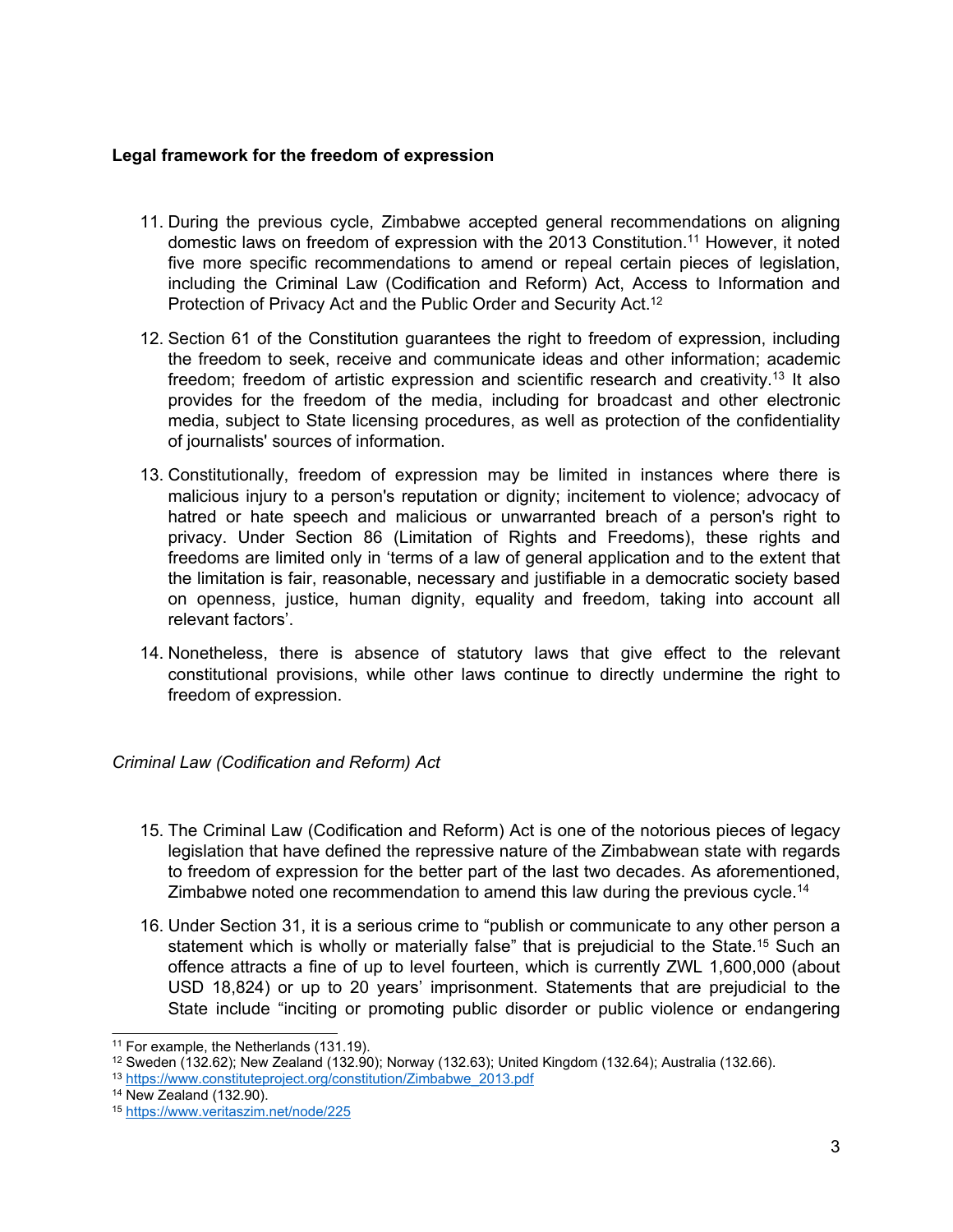public safety", "adversely affecting the defence or economic interests of Zimbabwe" or "undermining public confidence in <sup>a</sup> law enforcement agency the Prison Service or the Defence Forces of Zimbabwe".

- 17. Section 31 was declared unconstitutional by the Constitutional Court in the case of *Chimakure and 2 others versus Attorney General* in 2014. <sup>16</sup> However, the police have continued to charge citizens under this provision. For instance, on 28 April 2021, in <sup>a</sup> matter (review application) between journalist Hopewell Chin'ono versus Lazini Ncube and the National Prosecuting Authority, the High Court Judge Justice Charehwa ruled that indeed the provision relied on for the charges was declared unconstitutional and, therefore, [cannot](https://amp.theguardian.com/world/2021/apr/28/zimbabwe-court-quashes-charges-against-journalist-hopewell-chinono) be relied on to press charges against the journalist.<sup>17</sup> The Prosecutor General has challenged the review application and the courts are yet to hear the appeal. 18
- 18. In their 2017 joint statement, the UN and regional free expression mandates affirmed that "general prohibitions on the dissemination of information based on vague and ambiguous ideas, including 'false news' or 'non-objective information', are incompatible with international standards for restrictions on freedom of expression … and should be abolished". In her 2020 annual report, the UN Special Rapporteur on freedom of opinion and expression similarly noted how overly broad laws on misinformation are not incompatible with international human rights law.
- 19. Section 33 further criminalises expressions undermining the authority of or insulting the President. This includes any abusive, indecent or obscene statement about or concerning the President or an acting President". This means that jokes, slurs and accusations against the President, which are normal occurrences in <sup>a</sup> democratic dispensation, are unlawful. This carries <sup>a</sup> fine of not exceeding level six, which is ZWL 60,000 (about USD 705) and/or imprisonment for <sup>a</sup> period not exceeding one year.
- 20. Section 95 criminalises insult, particularly words or conduct which "seriously impairs the dignity of another person" or "seriously invades the privacy of another person". This carries <sup>a</sup> fine of not exceeding level six (ZWL 60,000/USD 705) and/or imprisonment for <sup>a</sup> period not exceeding one year.
- 21. In May 2021, journalists Elias Mambo and Farai Machamire were arrested and charged under Section 95 following <sup>a</sup> complaint about <sup>a</sup> story lodged by <sup>a</sup> Member of Parliament. The story, published by the Zim Morning Post, written by Machamire, was on allegations by <sup>a</sup> woman who claimed to have been in <sup>a</sup> relationship with Mlisawa, who said that he wanted to become president and also made comments about his sex life. If convicted, they face up to one year in jail or <sup>a</sup> fine of ZWL 60,000 (about USD 705).
- 22. On 7 July 2020, police arrested Councilor Godfrey Kurauone of the Movement for Democracy Change-Alliance Youth Assembly and charged him with undermining authority of or insulting President Mnangagwa under Section 33. Kurauone had accused the President of leading <sup>a</sup> corrupt administration and urged his resignation while

<sup>16</sup> [https://www.veritaszim.net/sites/veritas\\_d/files/CCZ%2006-14%20-](https://www.veritaszim.net/sites/veritas_d/files/CCZ%2006-14%20-%20CHIMAKURE%20%26%202%20ORS%20v%20THE%20ATTORNEY%20GENERAL.pdf)

[<sup>%20</sup>CHIMAKURE%20%26%202%20ORS%20v%20THE%20ATTORNEY%20GENERAL.pdf](https://www.veritaszim.net/sites/veritas_d/files/CCZ%2006-14%20-%20CHIMAKURE%20%26%202%20ORS%20v%20THE%20ATTORNEY%20GENERAL.pdf)

<sup>17</sup> [https://www.theguardian.com/world/2021/apr/28/zimbabwe-court-quashes-charges-against-journalist-hopewell](https://www.theguardian.com/world/2021/apr/28/zimbabwe-court-quashes-charges-against-journalist-hopewell-chinono)[chinono](https://www.theguardian.com/world/2021/apr/28/zimbabwe-court-quashes-charges-against-journalist-hopewell-chinono)

<sup>18</sup> <https://www.herald.co.zw/pg-seeks-rescission-of-chinono-judgment/>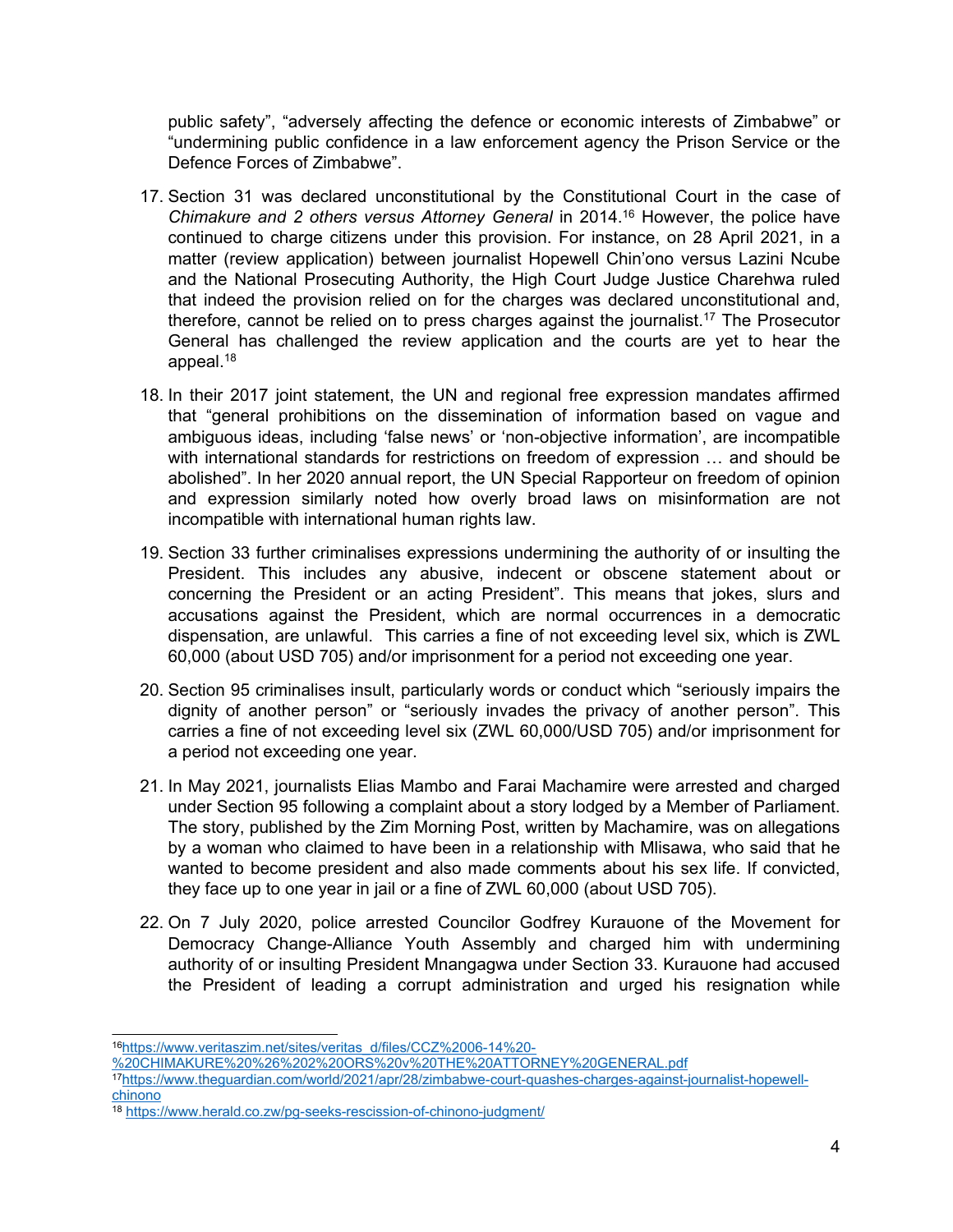addressing commuters waiting to board <sup>a</sup> bus. He was released on bail but later rearrested for singing anti-Mnangagwa songs at <sup>a</sup> funeral. Kurauone remained incarcerated for six weeks before his case was dismissed on September 10.

# *Freedom of Information Act*

- 23. As recommended during the previous cycle,<sup>19</sup> a positive development under the period under review was the repeal of the Access to Information and Protection of Privacy Act (AIPPA) in February 2019. $^{\rm 20}$  AIPPA was repealed through the enactment of the Freedom of Information Act in July 2020, the Zimbabwe Media Commission Act in April 2021 and the gazetting of the Cyber Security and Data Protection Bill in May 2020. These three address crucial thematic issues on access to information, media regulation and data protection and/or protection of personal information. $^{\mathrm{21}}$
- 24. The Freedom of Information Act is implementing Section 62 of the 2013 Constitution and is also premised based on correcting the grave weaknesses of AIPPA. <sup>22</sup> However, the new law has its weaknesses.
- 25. The law does not make information disclosure from private entities mandatory. This means that even private entities receiving public funds are outside of the scope of this Act.
- 26. Furthermore, the State makes the Zimbabwe Media Commission board to have oversight for the right to information, while it is also the media regulator at the same time. This is problematic since freedom to information goes beyond access to information by the media, but is <sup>a</sup> human right and, therefore, the Zimbabwe Human Rights Commission could be more suitable as the appellate body.

# 27. **Recommendations:**

- Amend the Criminal Law (Codification and Reform) Act to fully align with international standards on the right to freedom of expression, including through the repeal of Sections 31, 33, 95 and 96;
- Clarify the legal status of Section 31 of the Criminal Law (Codification and Reform) Act;
- Ensure the Access to Information law fully aligns with international standards.

# **Media freedom**

<sup>19</sup> United Kingdom (132.64).

<sup>20</sup> <https://www.zbcnews.co.zw/pres-mnangagwa-repeals-aippa/>

<sup>21</sup> <https://zimbabwe.misa.org/2020/07/02/new-information-law-should-set-pace-for-repeal-of-other-draconian-laws/>

<sup>22</sup> <http://www.veritaszim.net/node/4282>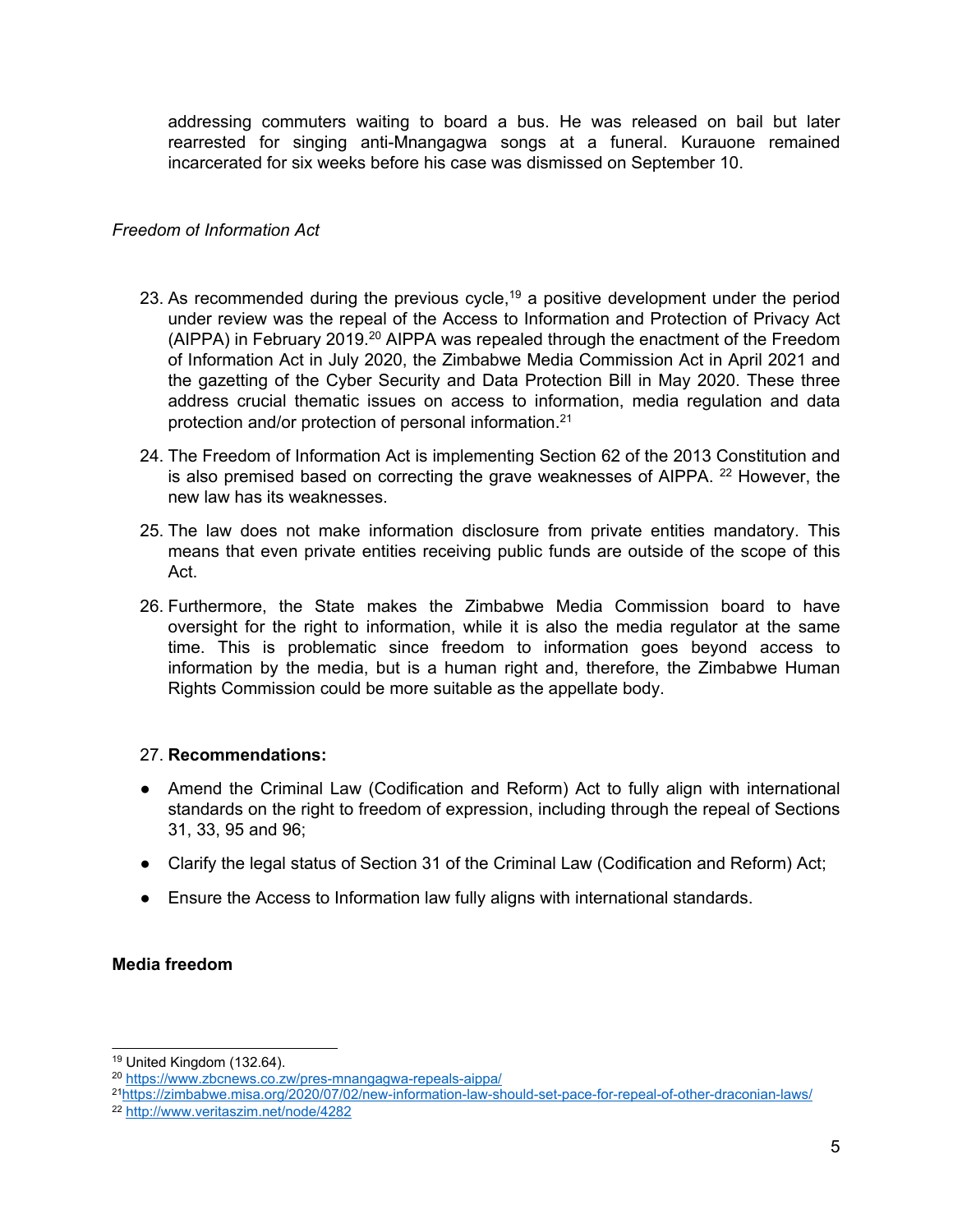- 28. During the previous cycle, Zimbabwe received and supported four broad recommendations related to media freedom. $^\mathrm{23}$  However, challenges in this area persist.
- 29. The Zimbabwe Media Commission Act (ZMC Act) was enacted on 2 April, 2021 as the second of three laws replacing the aforementioned AIPPA. 24 Its purpose is to give effect to Sections 61 (freedom of expression and freedom of the media), 248 (establishment and composition of Zimbabwe Media Commission) and 249 (Functions of Zimbabwe Media Commission) of the Constitution and regulate and control the functions of the media. It sets out the establishment of the Zimbabwe Media Commission (ZMC), established in Section 249 of the Constitution.
- 30. It has been [hailed](https://zimbabwe.misa.org/2021/04/23/analysis-of-the-newly-enacted-zimbabwe-media-commission-act/analysis-of-the-newly-enacted-zimbabwe-media-commission-act) as progressive by media activists as it acknowledges the transformation of the media as an industry and the development of what is now termed 'media convergence', which refers to the merging of different types of mass media that were previously unrelated due to technological advances. 25 Likewise, the definition of media practitioner was also not restricted to journalists but includes <sup>a</sup> broader group of people who work together towards the seeking, receiving and sharing of information.
- 31. Other positives include Section 13 of the ZMC Act which makes provisions for the registration of any order of the commission in the High Court, giving it the capacity to be enforced as it was an order of the High Court.
- 32. However, contrary to international standards, the ZMC Act constrains the operations of the media by imposing State regulation at <sup>a</sup> time when the media in many parts of the world is taking the path of self-regulation. In addition to the functions of the ZMC as set out in Section 249 (1)(b) of the Constitution, to 'promote and enforce good practices and ethics in the media', the Act further mandates the ZMC to 'monitor and secure' compliance with any law that regulates media practitioners in Section 4  $(1)(a)(1)$ .
- 33. Section 29(3) of the ZMC Act also makes it possible to punish those who contravene the Act with up to 6 months' imprisonment, creating <sup>a</sup> chilling effect for the right to freedom of expression for media practitioners.
- 34. The government used accreditation laws to control international media journalists' entry into the country. The government requires foreign journalists to obtain permits 60 days before travelling to the country to report from the country. Foreign reporters pay more for permits and accreditation than do their local counterparts. 26 The Human Rights Committee has made clear that State systems of registration or licensing of journalists are incompatible with standards on the right to freedom of expression.<sup>27</sup> The Zimbabwe accreditation laws seek, instead, to control and limit who, how and when journalistic work may be carried out.
- 35. This is although accreditation requirements were contained under the repealed AIPPA and are not included in either the ZMC or Freedom to Information Act.
- 36. Accreditation still went ahead in 2021, through <sup>a</sup> [Statutory](http://www.veritaszim.net/sites/veritas_d/files/SI%202021-022%20Access%20to%20Information%20and%20Protection%20of%20Privacy%20%28Registration%2C%20Accreditation%20and%20Levy%29%20%28Amendment%29%20Regulations%2C%202021%20%28No.%201%29.pdf) Instrument issued by the Ministry of Information, Publicity and Broadcasting Services citing sections of the

24 <http://www.veritaszim.net/node/4905>

 $26$  As above

<sup>&</sup>lt;sup>23</sup> Sweden (132.62); the Netherlands (131.19); Namibia (131.93); Norway (132.93).

<sup>25</sup> <http://kubatana.net/2019/08/29/statement-on-the-recently-gazetted-zimbabwe-media-commission-bill/>

<sup>27</sup> <https://www2.ohchr.org/english/bodies/hrc/docs/gc34.pdf>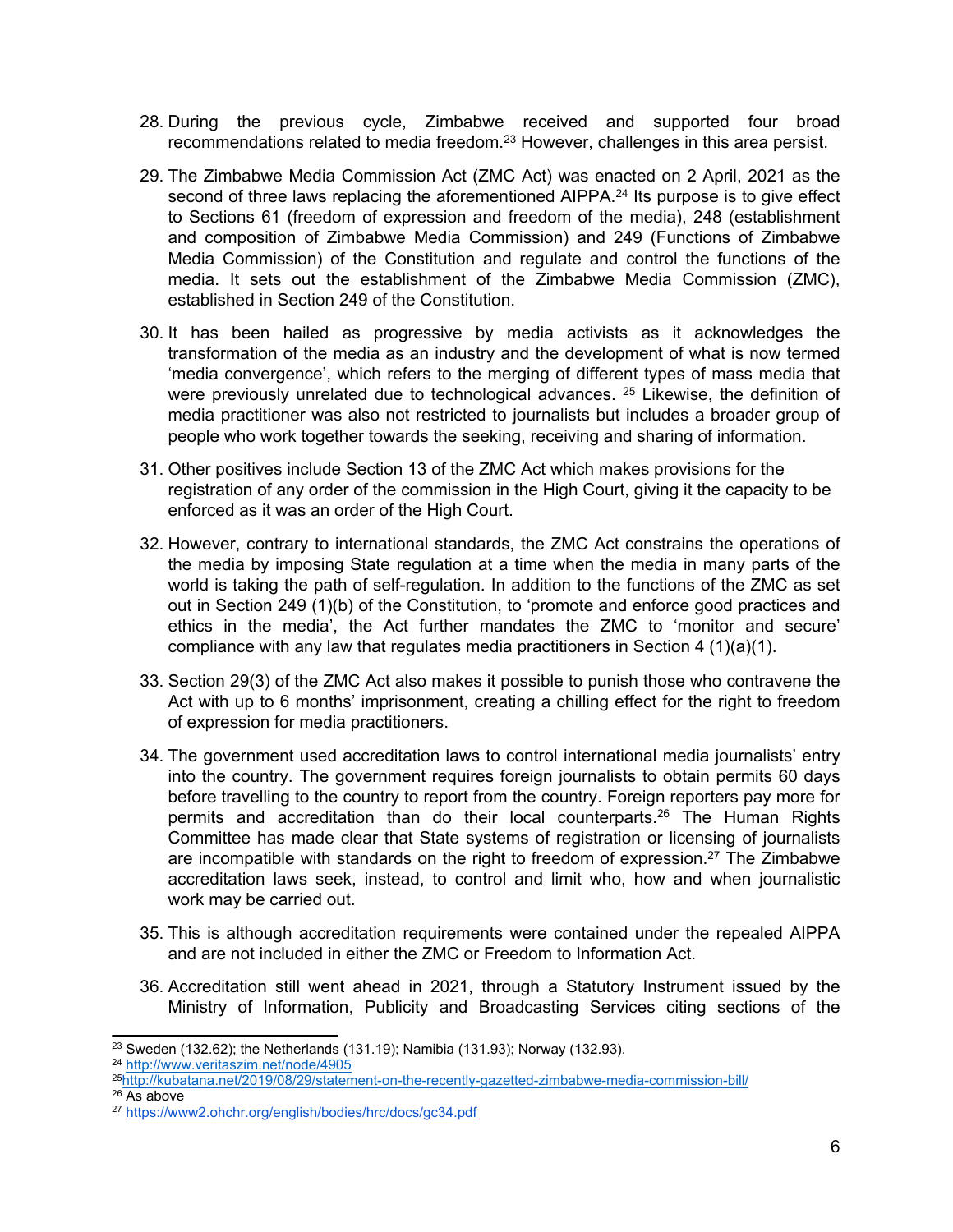repealed AIPPA. 28

- 37. In May 2021, <sup>a</sup> *New York Times* correspondent Jeffery Moyo, was arrested in Harare and charged with violating the Immigration Act after allegedly presenting false information to authorities to help his colleagues into the country. The two visiting *New York Times* reporters, Christina Goldbaum and João Silva, were ordered out of the country four days into their trip after flying into Bulawayo on May 5 to report on the situation in Zimbabwe. Authorities told them that their accreditation credentials had been obtained without approval from the Information Ministry. 29
- 38. During the period under review, independent newspapers and commercial radio stations were active and expressed <sup>a</sup> wide variety of views, although with some restrictions. State-sponsored media, however, were more prevalent.<sup>30</sup> The Ministry of Media, Information, Publicity, and Broadcasting Services exercised control over State-run media and some independent media outlets, through regulation under the Broadcasting Authority of Zimbabwe and the ZMC.
- 39. There is <sup>a</sup> continuing challenge of bias within State-owned media, which followed the government'<sup>s</sup> line under Mugabe and have continued to do so after the change in power.<sup>31</sup> This practice is unconstitutional, as according to the Constitution, all Stateowned or public media outlets should be free to determine the editorial content of their broadcasts and be able to publish dissenting views and opinions, regardless of political or commercial interests. 32
- 40. In <sup>a</sup> landmark legal development in July 2019, High Court Justice Joseph Mafusire ruled that the State-controlled ZBC and Zimbabwe Newspapers Group (also known as Zimpapers) had, "conducted themselves in material breach of section 61 of the Constitution" which governs freedom of expression and freedom of media during the 2018 election campaign. The judge ordered the two organizations to produce impartial and independent broadcasts and ensure communications did not favour any political party or candidate over another.<sup>33</sup>
- 41. The Broadcasting Services Act establishes the Broadcasting Authority of Zimbabwe (BAZ) which has the licensing mandate for broadcasting players and other functions related to regulating the broadcasting sector and advising the relevant ministry. <sup>34</sup> The BAZ board is appointed by the Minister of Information, Publicity and Broadcasting. The BSA has become an outdated piece of legislation which is no longer compatible with the broadcasting landscape that has significantly transformed especially within the context of the digital age and specifically the migration from analogue to digital broadcasting.

<sup>28</sup>

[http://www.veritaszim.net/sites/veritas\\_d/files/SI%202021-022%20Access%20to%20Information%20and%20Protectio](http://www.veritaszim.net/sites/veritas_d/files/SI%202021-022%20Access%20to%20Information%20and%20Protection%20of%20Privacy%20%28Registration%2C%20Accreditation%20and%20Levy%29%20%28Amendment%29%20Regulations%2C%202021%20%28No.%201%29.pdf) [n%20of%20Privacy%20%28Registration%2C%20Accreditation%20and%20Levy%29%20%28Amendment%29%20R](http://www.veritaszim.net/sites/veritas_d/files/SI%202021-022%20Access%20to%20Information%20and%20Protection%20of%20Privacy%20%28Registration%2C%20Accreditation%20and%20Levy%29%20%28Amendment%29%20Regulations%2C%202021%20%28No.%201%29.pdf)

[egulations%2C%202021%20%28No.%201%29.pdf](http://www.veritaszim.net/sites/veritas_d/files/SI%202021-022%20Access%20to%20Information%20and%20Protection%20of%20Privacy%20%28Registration%2C%20Accreditation%20and%20Levy%29%20%28Amendment%29%20Regulations%2C%202021%20%28No.%201%29.pdf)<br><sup>29</sup>[https://www.zimlive.com/2021/05/29/new-york-times-deeply-concerned-as-correspondent-jeffrey-moyo-remanded](https://www.zimlive.com/2021/05/29/new-york-times-deeply-concerned-as-correspondent-jeffrey-moyo-remanded-in-custody/)[in-custody/](https://www.zimlive.com/2021/05/29/new-york-times-deeply-concerned-as-correspondent-jeffrey-moyo-remanded-in-custody/)

<sup>30</sup> <https://www.state.gov/wp-content/uploads/2021/03/ZIMBABWE-2020-HUMAN-RIGHTS-REPORT.pdf>

<sup>31</sup> <https://www.state.gov/wp-content/uploads/2021/03/ZIMBABWE-2020-HUMAN-RIGHTS-REPORT.pdf>

<sup>32</sup> [https://www.constituteproject.org/constitution/Zimbabwe\\_2013.pdf](https://www.constituteproject.org/constitution/Zimbabwe_2013.pdf)

<sup>33</sup> <https://kubatana.net/2019/07/26/high-court-ruling-vindicates-calls-for-transformation-of-zbc-and-zimpapers/> 34 <http://www.wipo.int/edocs/lexdocs/laws/en/zw/zw036en.pdf>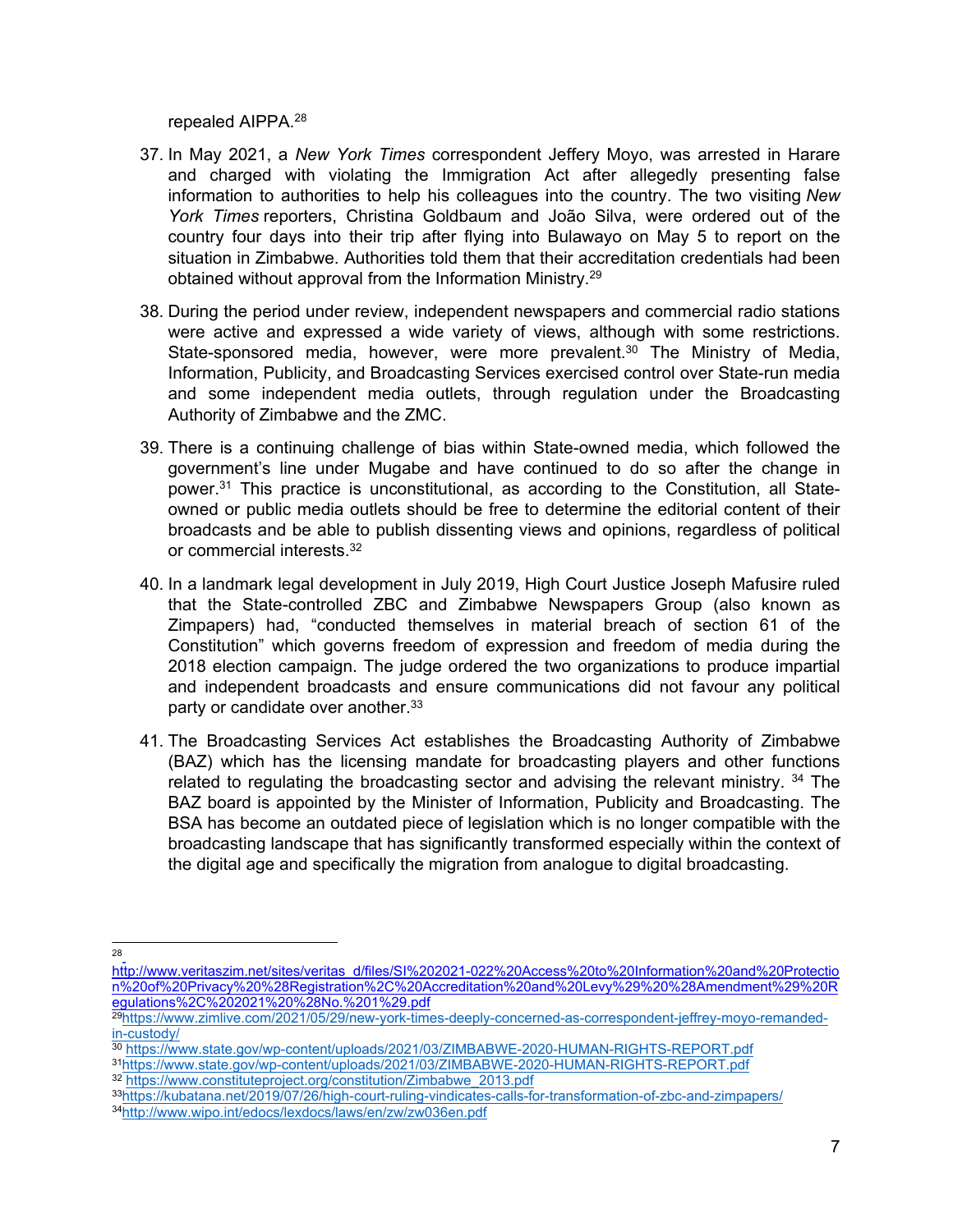- 42. On <sup>a</sup> positive note, the government finally ended the monopoly of the public-owned television station ZTV. In November 2020, Zimbabwe issued six licenses for commercial radio stations.<sup>35</sup> The impartiality of the newly licensed stations is yet to be determined as they have not started broadcasting yet.
- 43. Between December 2020 and March 2021, the BAZ also licensed the first-ever community radio licenses, issuing six licenses to rural initiatives as well as six campus radio licenses. 36
- 44. During the period under review, radio remained the principal medium of public communication, particularly for the rural majority and urban poor. All urban commercial radio stations licensed in 2015 were operating during this period. Despite their perceived allegiance to the government, these stations included independent voices in their programming.

- Refrain from imposing accreditation schemes and procedures that undermine independent media and the participation of the wide range of actors that practice the democratic function of journalism, including for foreign journalists;
- Ensure all State-owned or public media outlets are independent and free to determine the editorial content of their broadcasts, as outlined in the 2013 Constitution;
- Ensure the Broadcasting Authority of Zimbabwe (BAZ) licenses television and radio stations that have diverse editorial policies and not only those presumed to be less critical of the government;
- Repeal the Broadcasting Services Act and replace it with <sup>a</sup> law that will promote diversity in the broadcasting space and merge the broadcasting and telecommunications sectors.

# **Online expression and privacy**

46. During the previous cycle, Zimbabwe noted <sup>a</sup> recommendation on citizens' rights to engage in free and private exchanges of information on social media.<sup>37</sup> In the period under review, the government regularly monitored and interfered with use of social media. In January 2019, during protests, Zimbabwe imposed <sup>a</sup> total Internet shutdown. The High Court ordered the service providers to resume services to subscribers following an urgent court application by MISA-Zimbabwe and the Zimbabwe Lawyers for Human Rights. 38

38 [http://www.veritaszim.net/sites/veritas\\_d/files/COURT%20WATCH%2001-2019%20The%20Internet%20Shutdown](http://www.veritaszim.net/sites/veritas_d/files/COURT%20WATCH%2001-2019%20The%20Internet%20Shutdown%20The%20High%20Court%27s%20Ruling%20of%2021%20January%20-%2030%20January%202019.doc) [%20The%20High%20Court%27s%20Ruling%20of%2021%20January%20-%2030%20January%202019.doc](http://www.veritaszim.net/sites/veritas_d/files/COURT%20WATCH%2001-2019%20The%20Internet%20Shutdown%20The%20High%20Court%27s%20Ruling%20of%2021%20January%20-%2030%20January%202019.doc)

<sup>35</sup> <https://kwekwenet.co.zw/six-new-tv-stations-licensed/>

<sup>36</sup> <https://www.chronicle.co.zw/baz-licenses-three-more-community-radio-stations/>

<sup>37</sup> Norway (132.92).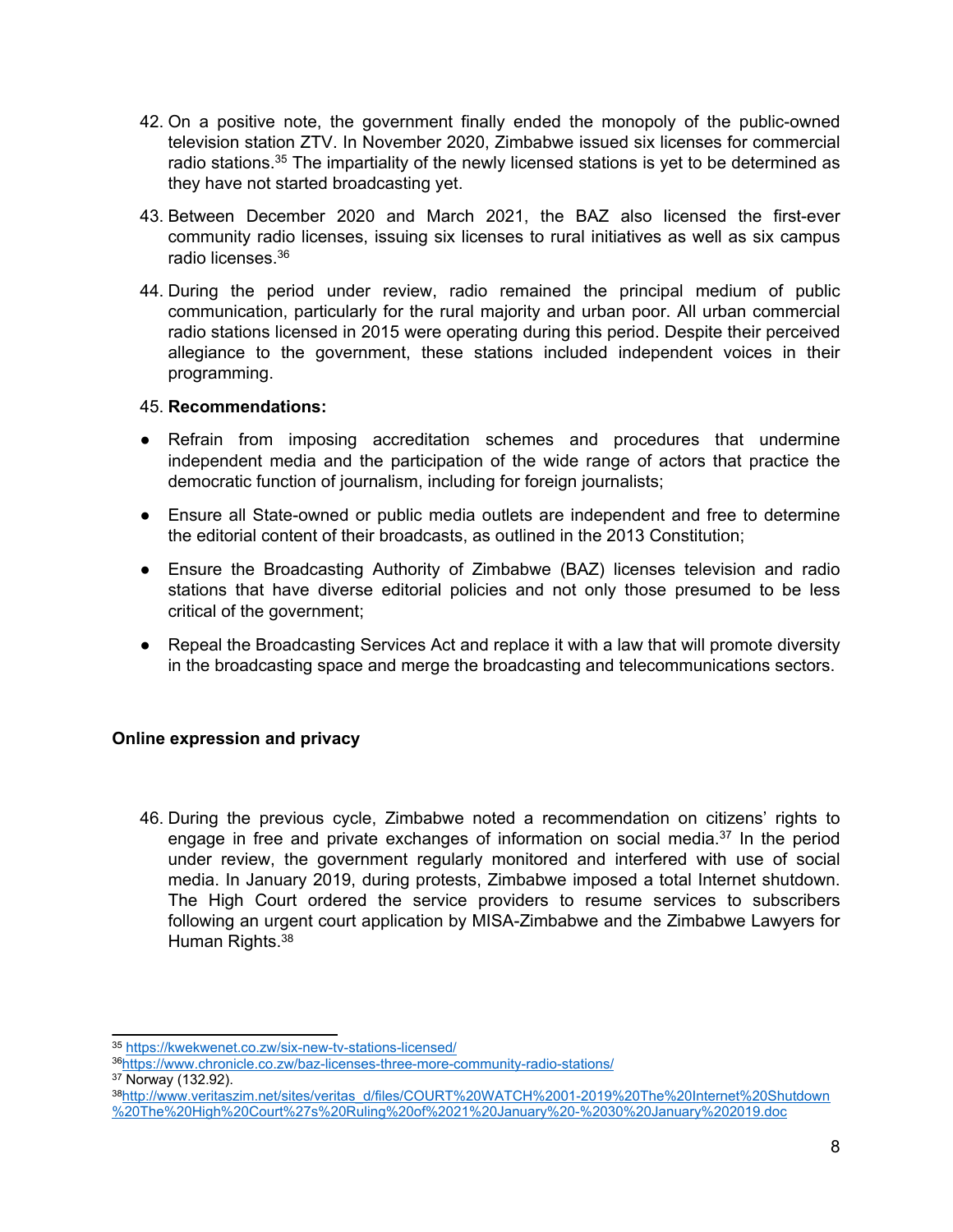- 47. The Interception of Communication Act has facilitated surveillance and call interception by State security personnel. <sup>39</sup> The law, in Section 5 (2) allows law enforcement officers to apply to the responsible minister for <sup>a</sup> warrant authorizing them to intercept communications, including calls, emails, and other messages. Regulations permit officers to apply for interception warrants if they know the identities of individuals whose calls and messages they want to intercept. There were no reported applications of this provision.
- 48. This clause authorising the minister, instead of an independent and impartial body, to issue warrants is problematic as it may give rise to <sup>a</sup> conflict of interest and the use of surveillance for political motives.
- 49. Section 6 (2) states that in instances of urgency or exceptional circumstances an oral application may be made to the minister if the authorized person believes that it is not reasonable to make <sup>a</sup> written application. This is open to abuse as the minister can decide the urgency of the matter and thus forgo laid down procedures, solely at their discretion.
- 50. On March 3 2020, the Zimbabwe National Army commander Edzai Chimonyo warned the military would begin monitoring civilian communication on social media that "poses <sup>a</sup> dangerous threat to national security". 40
- 51. On 15 May 2020, the government gazetted the Cyber-Security and Data Protection Bill, one of three proposed laws that were brought into parliament to replace the repealed AIPPA, and the only one yet to be enacted into law. <sup>41</sup>
- 52. While the major function of Zimbabwe'<sup>s</sup> Cyber Bill seems to be the introduction of <sup>a</sup> specific data processing law and harmonising existing laws, civil society argues that the clampdown on free speech has always been one of its functions. 42
- 53. Of major concern is Section 164 (c) which criminalises the spread of false news online, punishable with <sup>a</sup> jail term of five years or <sup>a</sup> level ten fine (ZWL\$280,000/USD3,294) or both.
- 54. Section 5 and 7 of the Bill seek to designate the Postal and Telecommunications Regulatory Authority of Zimbabwe (POTRAZ) as the Cybersecurity Centre and Data Protection Authority, respectively. This essentially gives POTRAZ the roles of three bodies, being the regulator of the telecommunications industry, the cybersecurity centre and the data protection authority, which could promote monopoly and compromise the independence and efficiency of this body.

<sup>39</sup> <http://www.veritaszim.net/node/252>

<sup>40</sup> As above

<sup>41</sup> [http://veritaszim.net/sites/veritas\\_d/files/Cyber%20Security%20and%20Data%20Protection%20Bill.pdf](http://veritaszim.net/sites/veritas_d/files/Cyber%20Security%20and%20Data%20Protection%20Bill.pdf)

<sup>42</sup> [https://www.transparency.org/en/press/zimbabwe-cyber-security-and-data-protection-bill-would-restrict-anti](https://www.transparency.org/en/press/zimbabwe-cyber-security-and-data-protection-bill-would-restrict-anti-corruption-watchdogs-1)[corruption-watchdogs-1](https://www.transparency.org/en/press/zimbabwe-cyber-security-and-data-protection-bill-would-restrict-anti-corruption-watchdogs-1)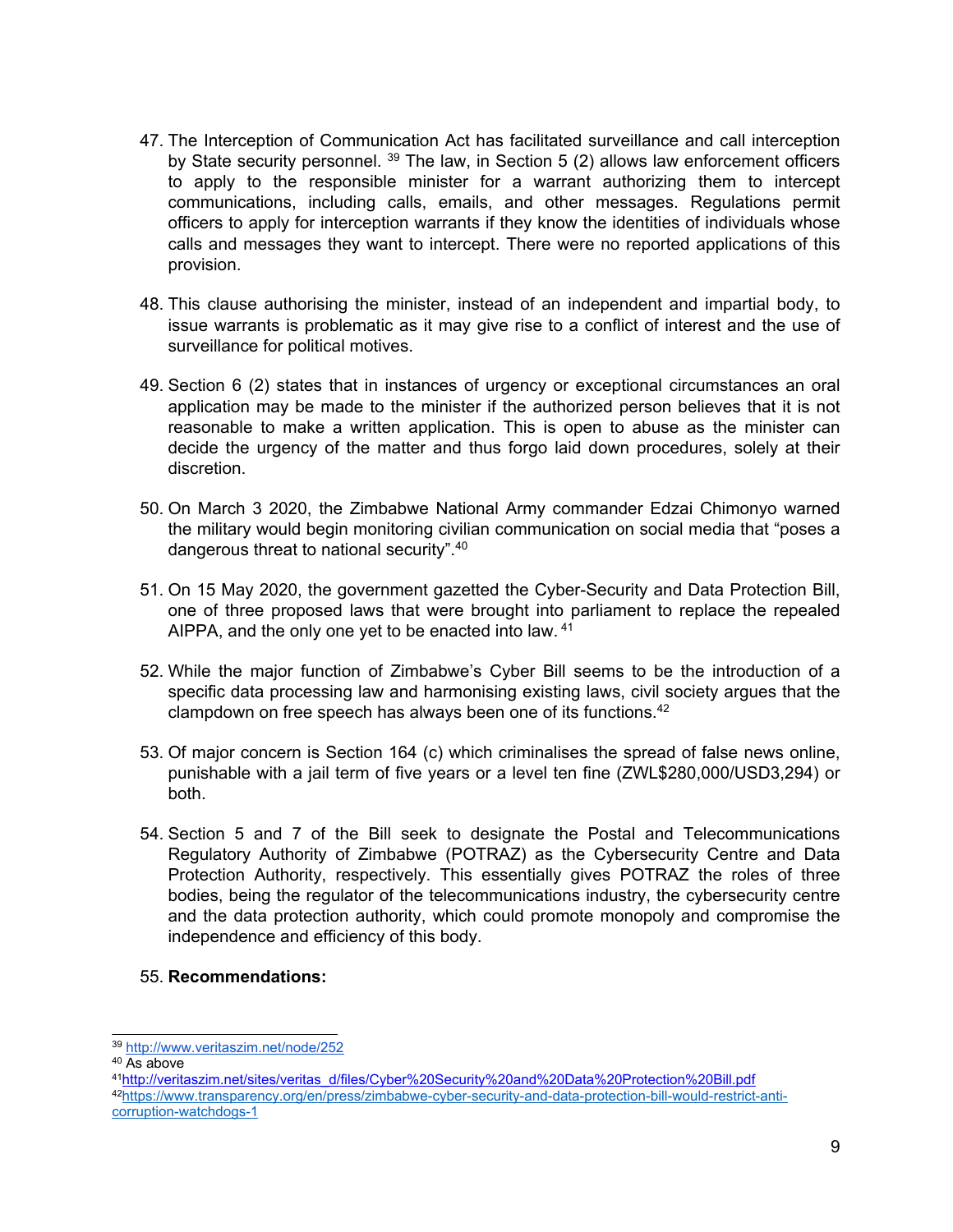- Cease all measures that prevent or disrupt an individual's ability to seek, receive or impart information online, including Internet shutdowns;
- Respect the right to privacy and ensure all targeted surveillance and/or interception of communications is fully in line with international human rights law, including the principles of lawfulness, legitimacy, necessity and proportionality;
- Amend Section 5 (2) of the Interception of Communication Act to ensure warrants for surveillance and/or interception of communications is granted by the judiciary rather than the executive;
- Amend the proposed Cyber-Security and Data Protection Bill to fully align with international human rights standards on the right to freedom of expression and data protection.

# **Freedom of peaceful assembly**

- 56. Under Section 58 of the 2013 Constitution of Zimbabwe, everyone has the right to freedom of assembly. However, this right is often violated in practice.
- 57. During the previous UPR cycle, Zimbabwe received nine recommendations on the right to peaceful assembly, including recommendations to amend or repeal the Public Order and Security Act (POSA). 43
- 58. In November 2019, the government duly repealed the POSA and enacted the Maintenance of Peace and Order Act (MOPA). 44 The law, however, falls short of any reformative agenda, securing the endurance of POSA under <sup>a</sup> different title. We note how most of the POSA provisions are replicated under the new law and the rights to freedom of expression and assembly remain constrained.
- 59. The MOPA conflates public demonstrations and public meetings under the moniker of public gatherings. This ensures the police maintain their regulatory powers over assemblies of both <sup>a</sup> demonstrative and deliberative nature beyond what is strictly necessary. It increases the scope of government powers whilst restricting the exercise of fundamental freedoms.
- 60. The MOPA gives authority to the police to receive notices as well as ultimately make <sup>a</sup> decision as to whether to allow or prohibit such gathering. Section 3 defines the regulating authority as the police officer in command of each police district and outlines the procedure for notification. Section 8 (9) gives powers to the police to prohibit gatherings, in contravention of Section 76 of the Guidelines on Freedom of Assembly

<sup>43</sup> France (131.14); Czechia (131.15); Botswana (131.92); Italy (131.95); Spain (131.90); Germany (132.98); Denmark (132.97); Canada (132.95); United States (132.91).

<sup>44</sup> [http://www.veritaszim.net/sites/veritas\\_d/files/Maintenance%20of%20Peace%20%20Order%20Act%20-](http://www.veritaszim.net/sites/veritas_d/files/Maintenance%20of%20Peace%20%20Order%20Act%20-%20Act%209%20of%202019.pdf) [%20Act%209%20of%202019.pdf](http://www.veritaszim.net/sites/veritas_d/files/Maintenance%20of%20Peace%20%20Order%20Act%20-%20Act%209%20of%202019.pdf)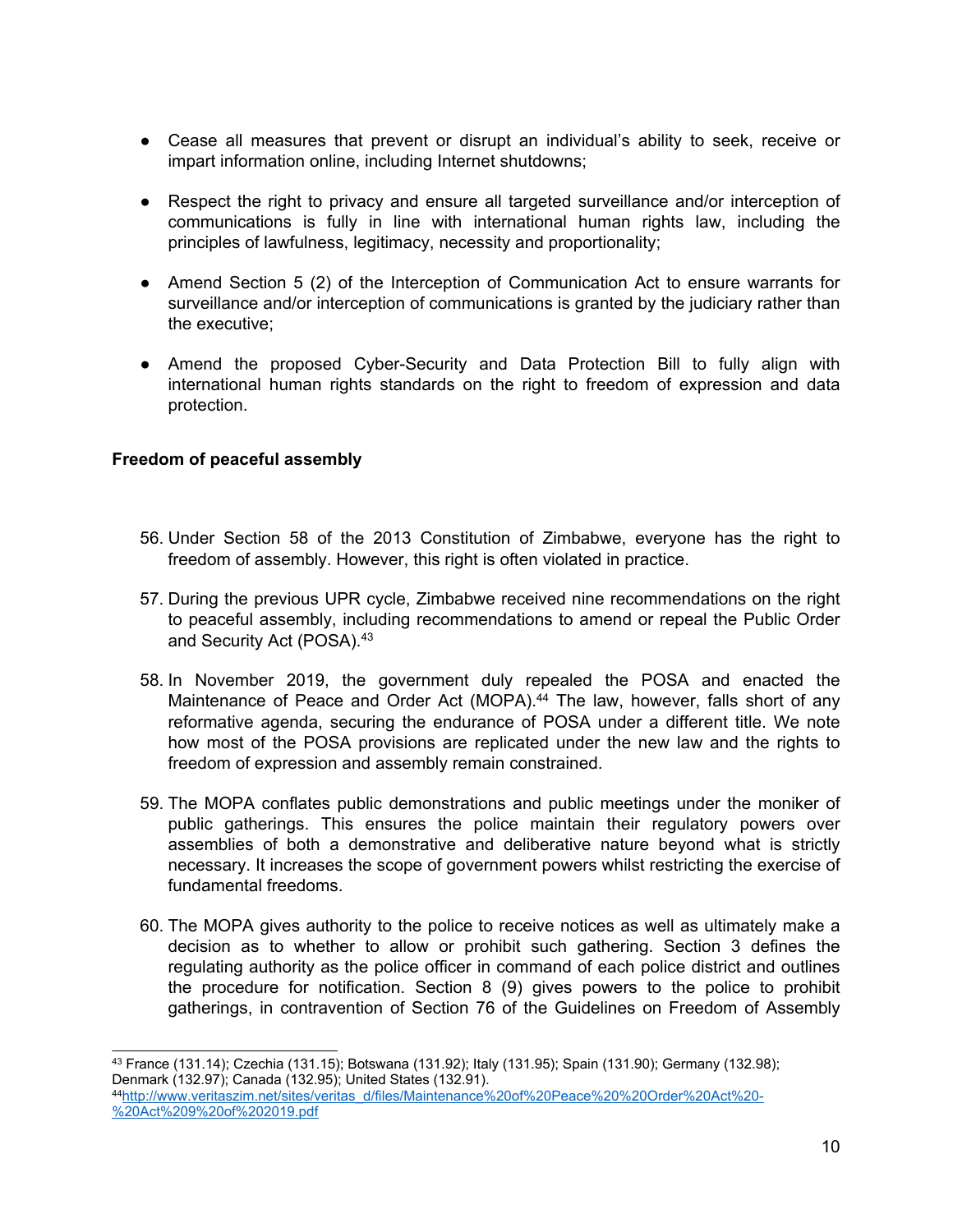and Association in Africa which states that the 'designated authority shall be impartial'. 45

- 61. The powers to prohibit public gatherings must be reposed in the courts as the arbiters of constitutionally permissible derogations, per international human rights standards.
- 62. In March 2020, the government introduced the COVID-19 emergency rules which limit the size of public gatherings. Gathering restrictions persist to date and continue to be applied differently to ruling party members and opposition members. 46
- 63. Police issued prohibition orders against dozens of planned, nationwide labour and opposition party protests throughout the year, citing reasonable suspicion the protests would result in violence and property damage. Authorities often denied requests by civil society, trade unions, religious groups, or political parties other than ZANU-PF to hold public events if the agenda conflicted with government policy positions. A small group of persons, however, received <sup>a</sup> permit to camp in front of foreign embassies in Harare throughout the year. 47
- 64. In July 2020, opposition and civic groups attempted to organize major anti-government demonstrations, to protest against economic decline but authorities responded by deploying the army to patrol Harare. Transform Zimbabwe leader Jacob Ngarivhume and journalist Hopewell Chin'ono were arrested in the run-up to the 31 July rally on charges of inciting violence.<sup>48</sup> Scores of participants were arrested on the day, including MDC Alliance spokesperson Fadzai Mahere and renowned author Tsitsi Dangarembga<sup>49</sup>
- 65. Arrests for protesting under the COVID-19 rules include the MDC Alliance trio of Joanna Mamombe, Cecilia Chimbiri and Netsai Marowa, as well as 13 nurses who were arrested for protesting against poor working conditions in 2020 but were later acquitted by the courts. 50
- 66. One citizen, Makomborero Haruzivishe was jailed for 14 months on charges of inciting violence in April 2021. The charges included, 'mobiliz[ing] members of the public by whistling a whistle code trying to canvas them to revolt against the police officers and ... [threw] some stones towards the police officers and their vehicles.' 51

*Disproportionate Use of Force*

.

<sup>45</sup> [https://www.achpr.org/public/Document/file/English/guidelines\\_on\\_freedom\\_of\\_association\\_and\\_assembly\\_in\\_afric](https://www.achpr.org/public/Document/file/English/guidelines_on_freedom_of_association_and_assembly_in_africa_eng.pdf)

[a\\_eng.pdf](https://www.achpr.org/public/Document/file/English/guidelines_on_freedom_of_association_and_assembly_in_africa_eng.pdf)<br><sup>46</sup> <https://www.voanews.com/africa/zimbabwes-alleged-use-covid-excuse-stifle-dissent-draws-un-concern>

<sup>47</sup> <https://www.state.gov/wp-content/uploads/2021/03/ZIMBABWE-2020-HUMAN-RIGHTS-REPORT.pdf>

<sup>48</sup> <https://www.aljazeera.com/amp/news/2020/7/23/zimbabwe-politician-denied-bail-in-anti-government-protests-case> 49 <http://www.702.co.za/articles/391617/author-tsitsi-dangarembga-and-mdc-s-fadzayi-mahere-arrested-during-protest> 50 <https://kubatana.net/2020/10/15/zim-nurses-acquitted-over-work-boycott-protest/>

<sup>51</sup> [https://www.timeslive.co.za/amp/news/africa/2021-04-06-zimbabwe-activist-makomborero-haruzivishe-jailed-for-14](https://www.timeslive.co.za/amp/news/africa/2021-04-06-zimbabwe-activist-makomborero-haruzivishe-jailed-for-14-months/) [months/](https://www.timeslive.co.za/amp/news/africa/2021-04-06-zimbabwe-activist-makomborero-haruzivishe-jailed-for-14-months/)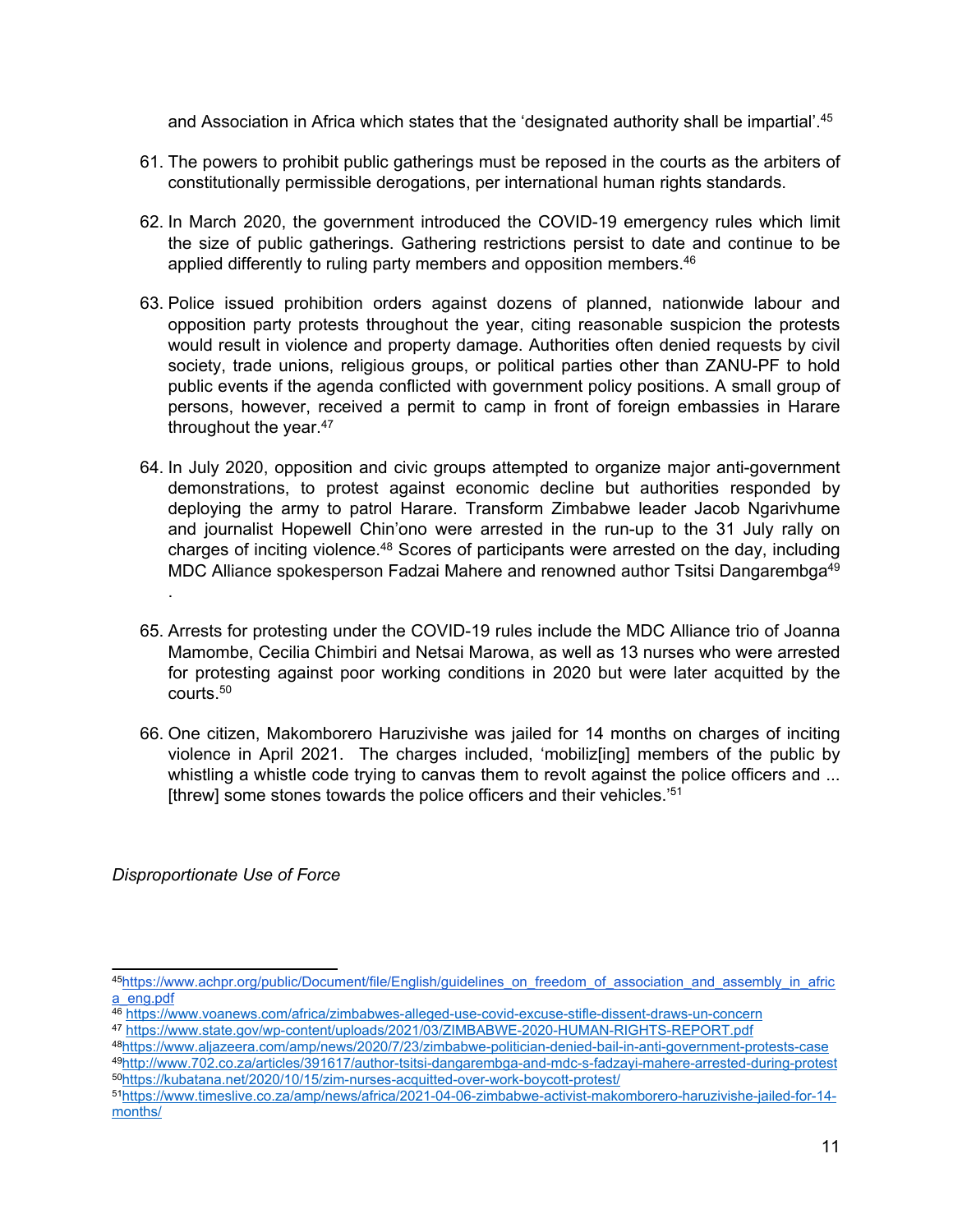- 67. Under Clause 13 of the MOPA, the police may ensure the dispersal of <sup>a</sup> gathering "and may for that purpose order the use of force, excluding the use of weapons likely to cause serious bodily injury or death". It is further stated that "the degree of force which may be so used shall not be greater than is necessary for dispersing the persons gathered and shall be reasonable and proportionate to the circumstances of the case and the object to be attained".
- 68. In the period under review, there has been excessive use of force, deployment of the army against protesters, arbitrary arrests and unfair application of the law. On 1 August 2018, protesters gathered outside the Zimbabwe Electoral Commission to demonstrate against the delay in the announcements of the election results. The police and army were deployed and used excessive force leaving six people dead. In mid-January 2019 police once again used excessive force to quell fuel increase protests with human rights groups reporting 17 people dead, and at least 17 women raped, allegedly by law enforcement. 52
- 69. Following the 1 August 2018 killings, on 12 September 2018, the President appointed the Montlanthe Commission of Inquiry to inquire into the circumstances of the postelection violence, including the use of force, and to make recommendations.
- 70. The Commission found that 'the use of live ammunition directed at people especially when they were fleeing was clearly unjustified and disproportionate' and 'the use of sjamboks, baton sticks and rifle butts to assault members of the public indiscriminately was also disproportionate'.
- 71. On 24 November 2020, the Ministry of Justice, Legal and Parliamentary Affairs gazetted the Zimbabwe Independent Complaints Bill. This Bill seeks to provide for an independent complaints mechanism for members of the public against members of the security services under section 210 of the Constitution. The complaints mechanism is to be intermediated by <sup>a</sup> body independent from each of the security services, namely the police, defence, prisons and correctional and intelligence services. For this purpose, the Bill establishes <sup>a</sup> Commission to carry out this function to remedy any harm caused by any misconduct on the part of any member of the security services $^{\rm 53}$ .

- Amend the Maintenance of Peace and Order Act in line with international and regional human rights standards on the right to peaceful assembly, including Section 8 (9);
- ● Conduct impartial, prompt, thorough, independent and effective investigations into the disproportionate use of force during protest and ensure perpetrators are brought to justice; and,

<sup>52</sup> <https://www.hrw.org/news/2019/03/12/zimbabwe-excessive-force-used-against-protesters> <sup>53</sup>[http://www.veritaszim.net/sites/veritas\\_d/files/Zimbabwe%20Independent%20Complaints%20Commission%20H.B.](http://www.veritaszim.net/sites/veritas_d/files/Zimbabwe%20Independent%20Complaints%20Commission%20H.B.%205%2C%202020.pdf) [%205%2C%202020.pdf](http://www.veritaszim.net/sites/veritas_d/files/Zimbabwe%20Independent%20Complaints%20Commission%20H.B.%205%2C%202020.pdf)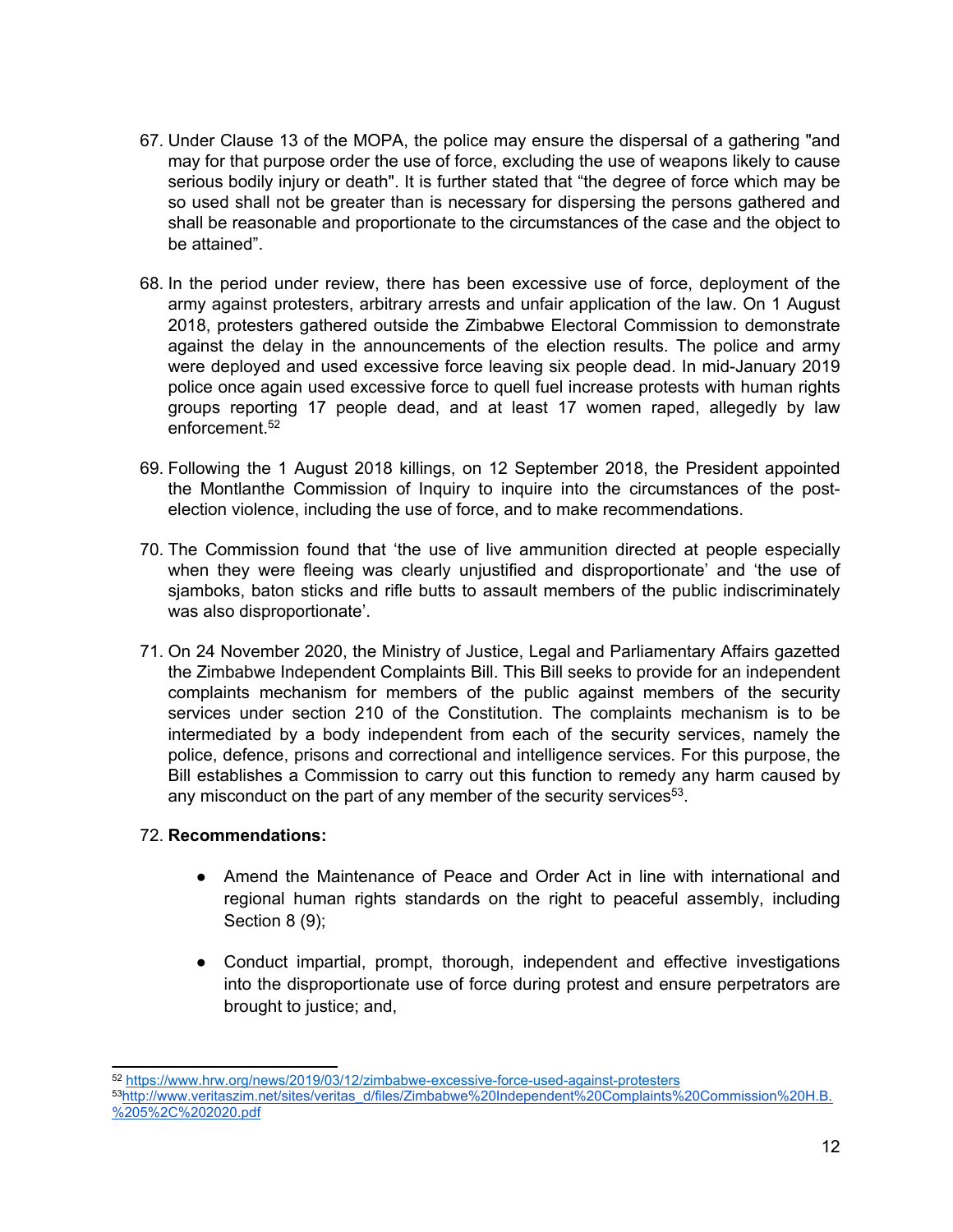● Ensure the Zimbabwe Independent Complaints Bill is passed into law and effectively implemented.

# **Safe and enabling environment for journalists and human rights defenders**

- 73. During the previous cycle, Zimbabwe supported five and noted one recommendation to ensure <sup>a</sup> safe and enabling environment for human rights defenders. <sup>54</sup> However, no recommendation explicitly mentioned journalists.
- 74. In the period under review, the safety and security of journalists remain <sup>a</sup> cause for concern in the country with 8 assaults recorded in 2017; 14 assaults in 2018; 12 in 2019 and 7 in 2020. 55
- 75. In September 2016 and December 2017, media representatives, under the auspices of the Media Alliance of Zimbabwe, met with senior police officers led by then National Police Spokesperson Senior Assistant Commissioner Charity Charamba.
- 76. The two meetings were informed by deteriorating relations and hostility between the media and the police in the wake of increased cases involving the harassment, assault and arrests of journalists conducting their lawful professional duties by members of the police. During the meetings, the parties raised issues of mutual professional concerns and acknowledged that these needed to be addressed in the context of respective mandates and responsibilities as provided for by the Constitution. 56
- 77. It is against this background that the December 2017 follow-up meeting culminated in the production of key action points that needed to be taken to improve professional relations between the police and the media.
- 78. Commendably, the agreed action plans and interventions went <sup>a</sup> long way in not only improving relations between the two parties, but in reducing the number of cases involving unlawful arrests, assaults or harassment of journalists by the police.
- 79. Consequently, no journalist was arrested, detained or assaulted by the police in the first six months of 2018 following the December 2017 meeting and its attendant action plans. The situation, however, deteriorated after the July 2018 elections.
- 80. On 9 January 2019, Costa Nkomo, <sup>a</sup> journalist with 263Chat, was assaulted by the police as they were rounding up vendors in Harare'<sup>s</sup> central business district. On 4 April 2019, police fired teargas canisters into the 263Chat offices as they pursued journalist Lovejoy Mutongwizo who had been covering an operation by the police and Harare Municipal police. One of the police officers reportedly fired <sup>a</sup> canister at the journalist,

<sup>54</sup> Czechia (132.94); Ireland (132.96); Sweden (131.97); Norway (131.94); Uruguay (132.99); Ukraine (132.100).

<sup>55</sup> <https://misa.org/wp-content/uploads/2020/02/State-of-the-media-report-2019-MISA-Zimbabwe.pdf>

<sup>56</sup> As above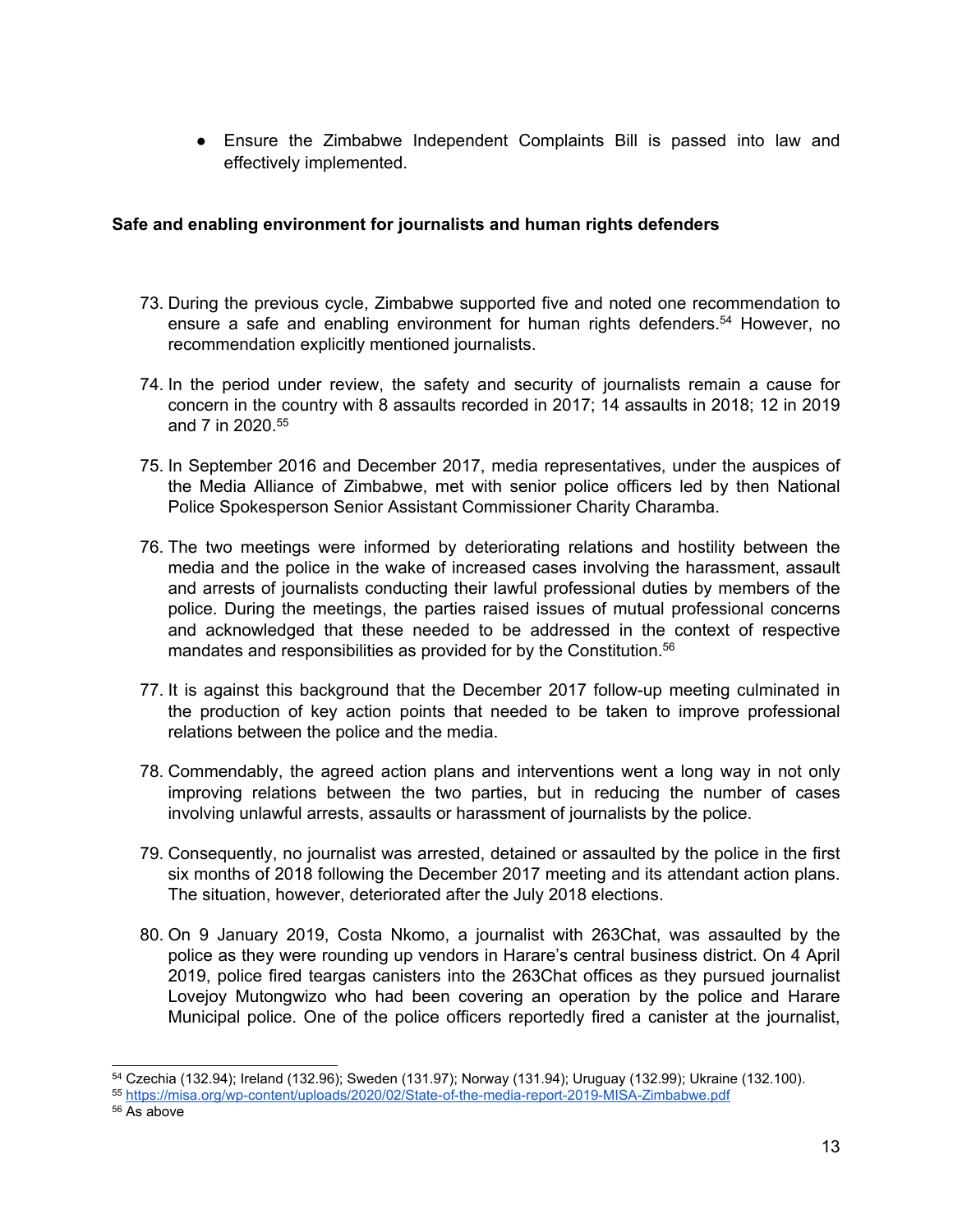which struck him on the abdomen. 57

- 81. During the COVID-19 pandemic, the Media Institute of South Africa-Zimbabwe and local journalist Panashe Makufa filed an urgent chamber application after police arrested and harassed journalists and media workers during the COVID-19 lockdown, which began on March 30. On April 20, High Court Justice Manzunzu ordered police and other law enforcement agencies charged with enforcing the lockdown not to arrest, detain, or interfere "in any unnecessary way" with the work of journalists on the basis that their press cards issued in 2019 had expired. 58
- 82. The police and to <sup>a</sup> lesser extent, the army, have been the major perpetrators of assault on journalists and other communicators. Despite the existence of the court order, the violations have continued:
- 83. On 24 June 2020, journalists Munashe Chokodza and Leopold Munhende were reportedly assaulted by police in Harare for contravening lockdown regulations despite showing their press cards. The two were returning from work around 6.40pm when they encountered <sup>a</sup> group of soldiers and police officers who demanded to know where they were coming from. They explained that they were journalists and showed their press cards. They allege that it was at that point that the soldiers said journalists thought they were 'special and needed to be dealt with'. Munhende said they were slapped, tripped to the ground, kicked and assaulted with truncheons and sjamboks. The two journalists were then ordered to get up and run. They were treated for minor abrasions and pain by a local doctor. 59
- 84. On 18 September 2020, three journalists were reportedly assaulted by unidentified men at <sup>a</sup> press conference by the Zimbabwe National Students Union President Takudzwa Ngadziore in Harare. The journalists assaulted were freelancer James Jemwa, VOA Godwin Mangudya and 263Chat Thomas Madhuku. Jemwa sustained injuries on his forehead and wrist and had his camera and mobile phone confiscated by the assailants. Mangudya'<sup>s</sup> recorder was damaged in the attack. 60
- 85. Security forces sometimes punished family members for offences allegedly committed by their relatives. On 29 July 2020, police searched the Bulawayo home of news site ZimLive.com editor Mduduzi Mathuthu for information on subversive materials linked to protests scheduled for July 31. Mathuthu was not at home when police arrived and remained in hiding as of November.<sup>61</sup> Police detained his sister, Nomagugu Mathuthu, at the Bulawayo Central Police Station, then released her after arresting Mathuthu'<sup>s</sup> nephew, Tawanda Muchehiwa, on July 30. Muchehiwa reportedly disappeared from police custody and then was left at his residence on August 1, badly beaten by individuals suspected of being state security agents. 62

<sup>&</sup>lt;sup>57</sup> <https://misa.org/wp-content/uploads/2020/02/State-of-the-media-report-2019-MISA-Zimbabwe.pdf> 58 [https://www.nst.com.my/world/world/2020/04/586264/zimbabwe-court-orders-police-stop-harassing-journalists](https://www.nst.com.my/world/world/2020/04/586264/zimbabwe-court-orders-police-stop-harassing-journalists-covering-covid-19)[covering-covid-19](https://www.nst.com.my/world/world/2020/04/586264/zimbabwe-court-orders-police-stop-harassing-journalists-covering-covid-19)

<sup>59</sup> [https://www.ifj.org/media-centre/news/detail/article/zimbabwe-journalists-beaten-and-humiliated-by-security](https://www.ifj.org/media-centre/news/detail/article/zimbabwe-journalists-beaten-and-humiliated-by-security-forces.html)[forces.html](https://www.ifj.org/media-centre/news/detail/article/zimbabwe-journalists-beaten-and-humiliated-by-security-forces.html)

<sup>60</sup> <https://zimbabwe.misa.org/2020/09/18/journalists-assaulted-at-press-conference/>

<sup>61</sup> [https://www.news24.com/news24/africa/zimbabwe/zimbabwe-crackdown-continues-as-police-raid-another](https://www.news24.com/news24/africa/zimbabwe/zimbabwe-crackdown-continues-as-police-raid-another-journalists-home-reports-20200731)[journalists-home-reports-20200731](https://www.news24.com/news24/africa/zimbabwe/zimbabwe-crackdown-continues-as-police-raid-another-journalists-home-reports-20200731)

<sup>62</sup> <https://mg.co.za/africa/2020-09-13-the-brutal-abduction-caught-on-camera-in-zimbabwe/>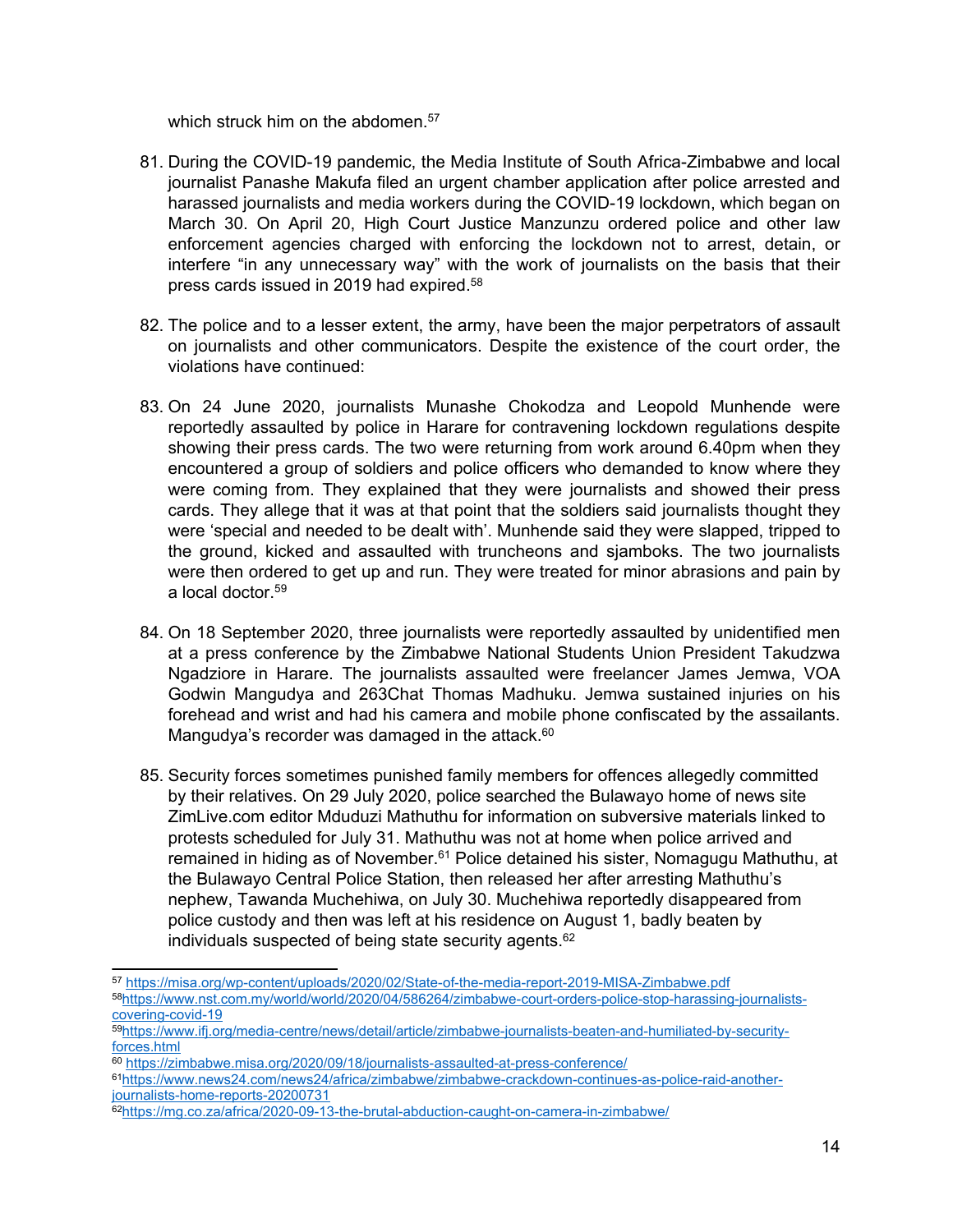- 86. The State has also continued to deal with foreign journalists or local correspondents with international stables in <sup>a</sup> particularly heavy-handed manner.
- 87. In August 2018, <sup>a</sup> foreign Journalist, Joseph Cotrell, was reportedly shoved with <sup>a</sup> rifle butt by <sup>a</sup> member of the anti-riot police while covering an MDC-Alliance election-related press conference in Harare. 63

- Conduct impartial, prompt, thorough, independent and effective investigations into attacks and violence against journalists by public officials and ensure perpetrators are brought to justice;
- $\bullet$  Establish prevention mechanisms, such as an early warning and rapid response mechanism, to give journalists and media workers, when threatened, immediate access to authorities competent and adequately resourced to provide effective protective measures;
- Develop and implement strategies for combating impunity for attacks and violence against journalists, including by, inter alia, (i) creating special investigative units or independent commissions, (ii) appointing <sup>a</sup> specialized prosecutor, and (iii) adopting specific protocols and methods of investigation and prosecution;
- Conduct training and awareness-raising among law enforcement officers and military and security personnel on international human rights and international humanitarian law obligations and commitments relating to the safety of journalists, in collaboration with media organisations, journalists and civil society.
- Ensure the Zimbabwe Media Commission engages with law enforcement officers and military and security personnel on the safety and security of journalists.

# **Enforced disappearances**

- 89. In 2016, during the UPR in Geneva, then-Vice President Mnangagwa told the United Nations that the government was actively pursuing the search for journalist Itai Dzamara. However, the government has failed to give regular updates on the search efforts for the activist/journalist and to date, he remains unaccounted for. 64
- 90. In the period under review, while there haven't been cases of ongoing enforced disappearances, there are several cases of politically motivated violence and alleged

<sup>63</sup> <https://misa.org/wp-content/uploads/2020/02/State-of-the-media-report-2019-MISA-Zimbabwe.pdf> 64 [https://www.amnesty.org/en/latest/news/2020/03/zimbabwe-five-years-on-whereabouts-of-journalist-and-pro](https://www.amnesty.org/en/latest/news/2020/03/zimbabwe-five-years-on-whereabouts-of-journalist-and-pro-democracy-activist-still-a-mystery/)[democracy-activist-still-a-mystery/](https://www.amnesty.org/en/latest/news/2020/03/zimbabwe-five-years-on-whereabouts-of-journalist-and-pro-democracy-activist-still-a-mystery/)